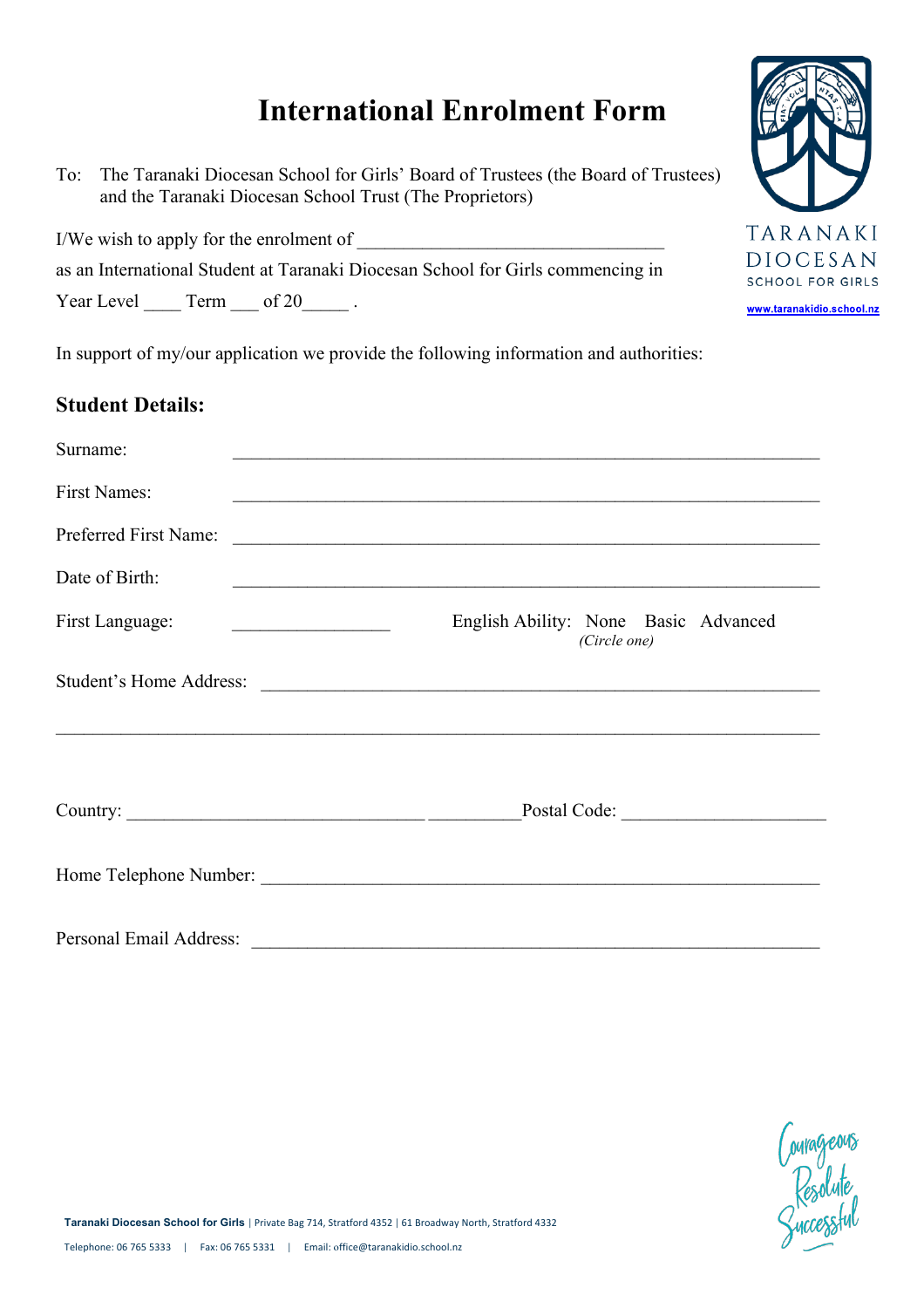# **Caregiver Details:**

| Mother/Guardian                                                                                                                                                                             | Relationship to Student:                                                                                                                                                                                                       |  |  |
|---------------------------------------------------------------------------------------------------------------------------------------------------------------------------------------------|--------------------------------------------------------------------------------------------------------------------------------------------------------------------------------------------------------------------------------|--|--|
| Surname<br><u> 2008 - Jan Barbara (h. 1888).</u>                                                                                                                                            | Mr/Mrs/Miss/Ms                                                                                                                                                                                                                 |  |  |
| First Name:                                                                                                                                                                                 | <u> Alexandria de la contrada de la contrada de la contrada de la contrada de la contrada de la contrada de la c</u>                                                                                                           |  |  |
|                                                                                                                                                                                             | Home Address: New York Changes and the Marian Changes of the Marian Changes and the Marian Changes of the Marian Changes and the Marian Changes of the Marian Changes and the Marian Changes of the Marian Changes and the Mar |  |  |
|                                                                                                                                                                                             |                                                                                                                                                                                                                                |  |  |
|                                                                                                                                                                                             |                                                                                                                                                                                                                                |  |  |
|                                                                                                                                                                                             |                                                                                                                                                                                                                                |  |  |
|                                                                                                                                                                                             |                                                                                                                                                                                                                                |  |  |
|                                                                                                                                                                                             |                                                                                                                                                                                                                                |  |  |
|                                                                                                                                                                                             |                                                                                                                                                                                                                                |  |  |
| Father/Guardian                                                                                                                                                                             | Relationship to Student:                                                                                                                                                                                                       |  |  |
| Surname<br><u> 1980 - Jan Barbara, martin da basar da basar da basar da basar da basar da basar da basar da basar da basar</u>                                                              | Mr/Mrs/Miss/Ms                                                                                                                                                                                                                 |  |  |
| First Name:                                                                                                                                                                                 | <u> 1989 - Johann Barnett, fransk politiker (d. 1989)</u>                                                                                                                                                                      |  |  |
|                                                                                                                                                                                             | Home Address: New York Changes and Separate Separate Separate Separate Separate Separate Separate Separate Separate Separate Separate Separate Separate Separate Separate Separate Separate Separate Separate Separate Separat |  |  |
|                                                                                                                                                                                             |                                                                                                                                                                                                                                |  |  |
| Email address:                                                                                                                                                                              |                                                                                                                                                                                                                                |  |  |
|                                                                                                                                                                                             |                                                                                                                                                                                                                                |  |  |
|                                                                                                                                                                                             |                                                                                                                                                                                                                                |  |  |
|                                                                                                                                                                                             |                                                                                                                                                                                                                                |  |  |
|                                                                                                                                                                                             | Cell:                                                                                                                                                                                                                          |  |  |
| <b>Family Information:</b>                                                                                                                                                                  |                                                                                                                                                                                                                                |  |  |
| Number of siblings: Place in family                                                                                                                                                         |                                                                                                                                                                                                                                |  |  |
| Taranaki Diocesan School for Girls   Private Bag 714, Stratford 4352   61 Broadway North, Stratford 4332<br>Telephone: 06 765 5333   Fax: 06 765 5331   Email: office@taranakidio.school.nz | Courageous<br>Resolute<br>Guccessful                                                                                                                                                                                           |  |  |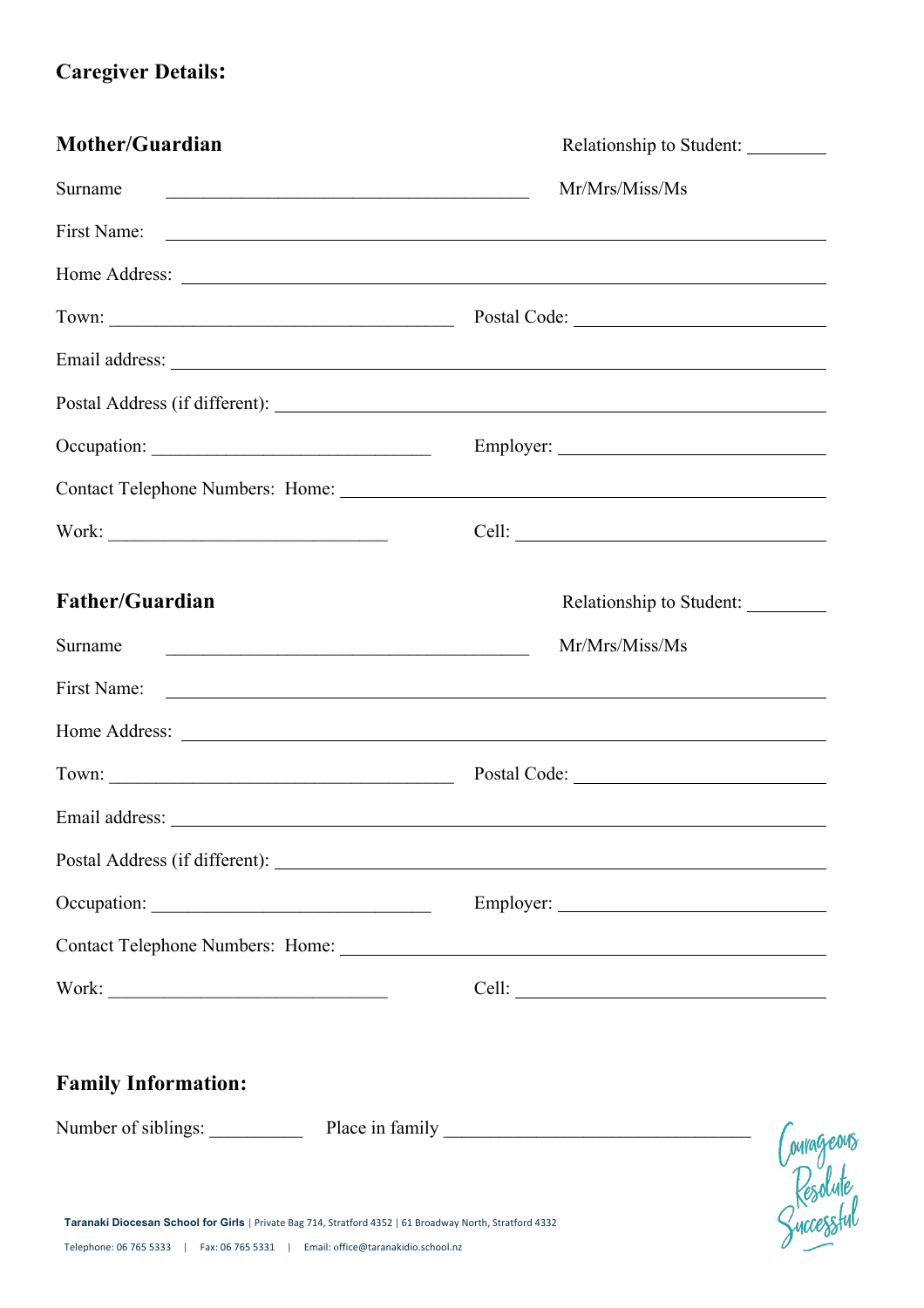|  |  | <b>Agency Contact (in case of Emergency)</b> |
|--|--|----------------------------------------------|
|  |  |                                              |

Agency:

| Surname                          | Mr/Mrs/Miss/Ms |
|----------------------------------|----------------|
|                                  |                |
|                                  |                |
|                                  |                |
|                                  |                |
|                                  |                |
|                                  |                |
| Contact Telephone Numbers: Home: |                |
|                                  |                |

# **Student Health Information:**

| Has your daughter ever suffered from: |            |                |                               |                |
|---------------------------------------|------------|----------------|-------------------------------|----------------|
|                                       | <b>Yes</b> | N <sub>0</sub> | Yes                           | N <sub>0</sub> |
| Allergies (food or environment)       |            |                | Migraines/recurrent headaches |                |
| Asthma Mild/Severe please indicate    |            |                | Neck, back or joint problems  |                |
| <b>Diabetes</b>                       |            |                | Operations                    |                |
| Fits or convulsions/Epilepsy          |            |                | Reaction to insect stings     |                |
| <b>Glandular Fever</b>                |            |                | Recurrent ear infections      |                |
| <b>Heart Problems</b>                 |            |                | <b>Sinusitis</b>              |                |
| Heavy/painful Menstrual periods       |            |                | <b>Skin Problems</b>          |                |
| Mental health concerns                |            |                | Tonsillitis                   |                |
| Any other health concerns             |            |                |                               |                |

 $\mathcal{L}_\text{max} = \frac{1}{2} \sum_{i=1}^n \mathcal{L}_\text{max}(\mathbf{z}_i - \mathbf{z}_i)$ 

 $\mathcal{L}_\mathcal{L} = \{ \mathcal{L}_\mathcal{L} = \{ \mathcal{L}_\mathcal{L} = \{ \mathcal{L}_\mathcal{L} = \{ \mathcal{L}_\mathcal{L} = \{ \mathcal{L}_\mathcal{L} = \{ \mathcal{L}_\mathcal{L} = \{ \mathcal{L}_\mathcal{L} = \{ \mathcal{L}_\mathcal{L} = \{ \mathcal{L}_\mathcal{L} = \{ \mathcal{L}_\mathcal{L} = \{ \mathcal{L}_\mathcal{L} = \{ \mathcal{L}_\mathcal{L} = \{ \mathcal{L}_\mathcal{L} = \{ \mathcal{L}_\mathcal{$ 

 $\mathcal{L}_\text{max} = \frac{1}{2} \sum_{i=1}^n \mathcal{L}_\text{max}(\mathbf{z}_i - \mathbf{z}_i)$ 

If YES to any of the previous, please give details:



Taranaki Diocesan School for Girls | Private Bag 714, Stratford 4352 | 61 Broadway North, Stratford 4332 Telephone: 06 765 5333 | Fax: 06 765 5331 | Email: office@taranakidio.school.nz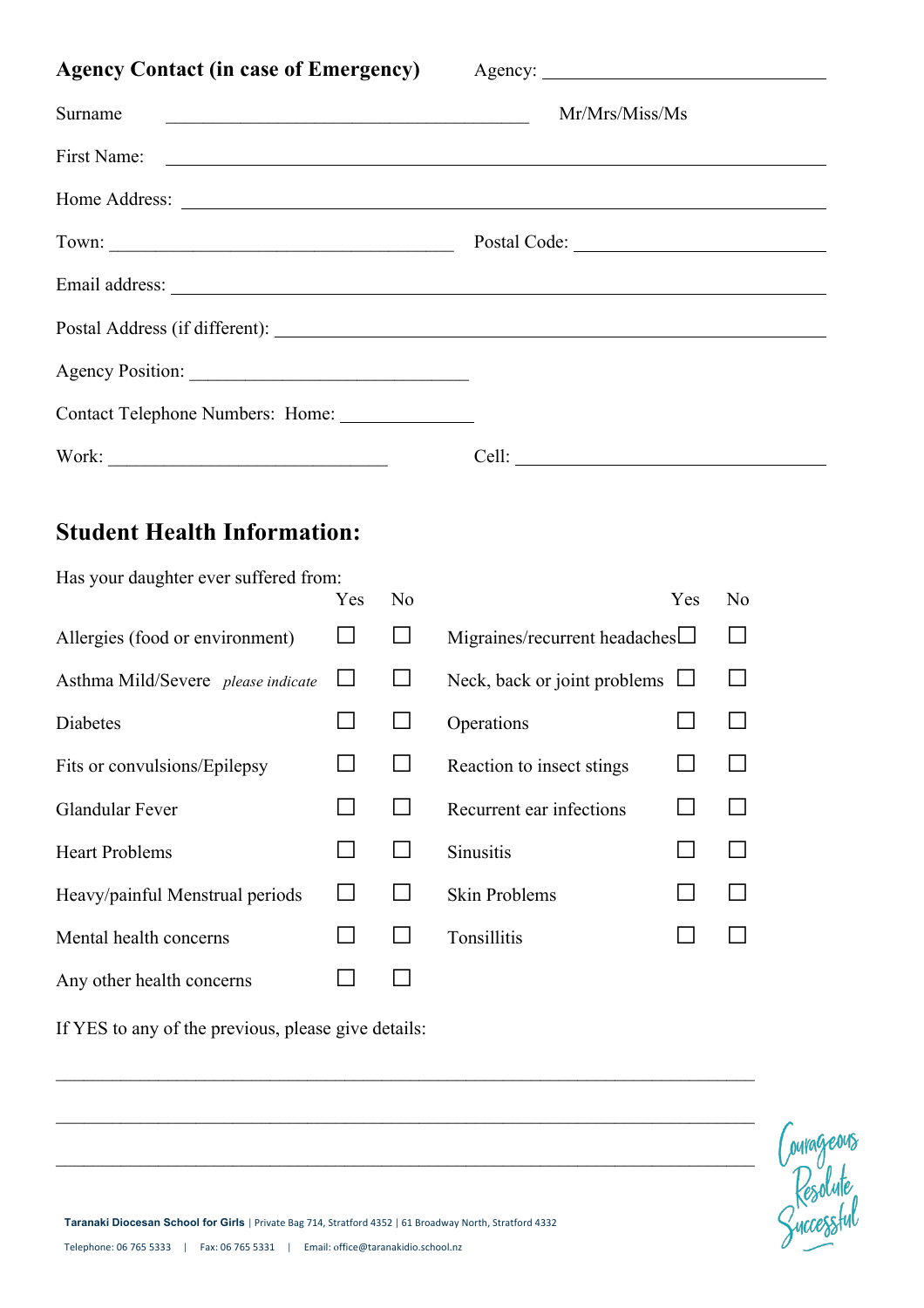#### **Immunisations**:

Please indicate if these were received and attach an Immunisation Certificate where available (may be available from your Family Doctor). It is recommended that all immunisations are up to date before enrolment.

| Fully immunised to _________ years of age                                                                                                                                                                                     |                    | Not fully immunised                                                                                       |
|-------------------------------------------------------------------------------------------------------------------------------------------------------------------------------------------------------------------------------|--------------------|-----------------------------------------------------------------------------------------------------------|
| Vision:                                                                                                                                                                                                                       |                    |                                                                                                           |
| Does your daughter wear glasses:                                                                                                                                                                                              | $Yes \Box No \Box$ | Date of last vision test                                                                                  |
| Hearing:                                                                                                                                                                                                                      |                    |                                                                                                           |
| Does your daughter have a hearing problem: Yes $\Box$ No $\Box$                                                                                                                                                               |                    | Date of last hearing test ________                                                                        |
| <b>Dietary Requirements:</b>                                                                                                                                                                                                  |                    |                                                                                                           |
| Special dietary requirements (eg coeliac, lactose intolerant) Yes $\Box$ No $\Box$                                                                                                                                            |                    |                                                                                                           |
|                                                                                                                                                                                                                               |                    |                                                                                                           |
| <b>Health History:</b>                                                                                                                                                                                                        |                    |                                                                                                           |
|                                                                                                                                                                                                                               |                    |                                                                                                           |
| <u> 1989 - Johann Stoff, deutscher Stoffen und der Stoffen und der Stoffen und der Stoffen und der Stoffen und de</u><br>Please give details of any daily medications your daughter takes: __________________________________ |                    |                                                                                                           |
| Does your daughter have any allergies/reactions to medications: Yes $\Box$ No $\Box$                                                                                                                                          |                    |                                                                                                           |
|                                                                                                                                                                                                                               |                    |                                                                                                           |
| if required                                                                                                                                                                                                                   |                    | I/We consent/do not consent to my/our daughter being administered Paracetomol (pain medication) at school |
| Mother/Guardian                                                                                                                                                                                                               |                    | Father/Guardian                                                                                           |
| considered necessary by Taranaki Diocesan.                                                                                                                                                                                    |                    | I/We consent to/do not consent to my/our daughter being treated by a health provider (doctor/ dentist) if |
| Mother/Guardian                                                                                                                                                                                                               |                    | Father/Guardian                                                                                           |

If there is any further information on current illness, medications, disabilities or psychological problems that would help us regarding your daughter's health please attach.

Courageous<br>Resolute<br>Successful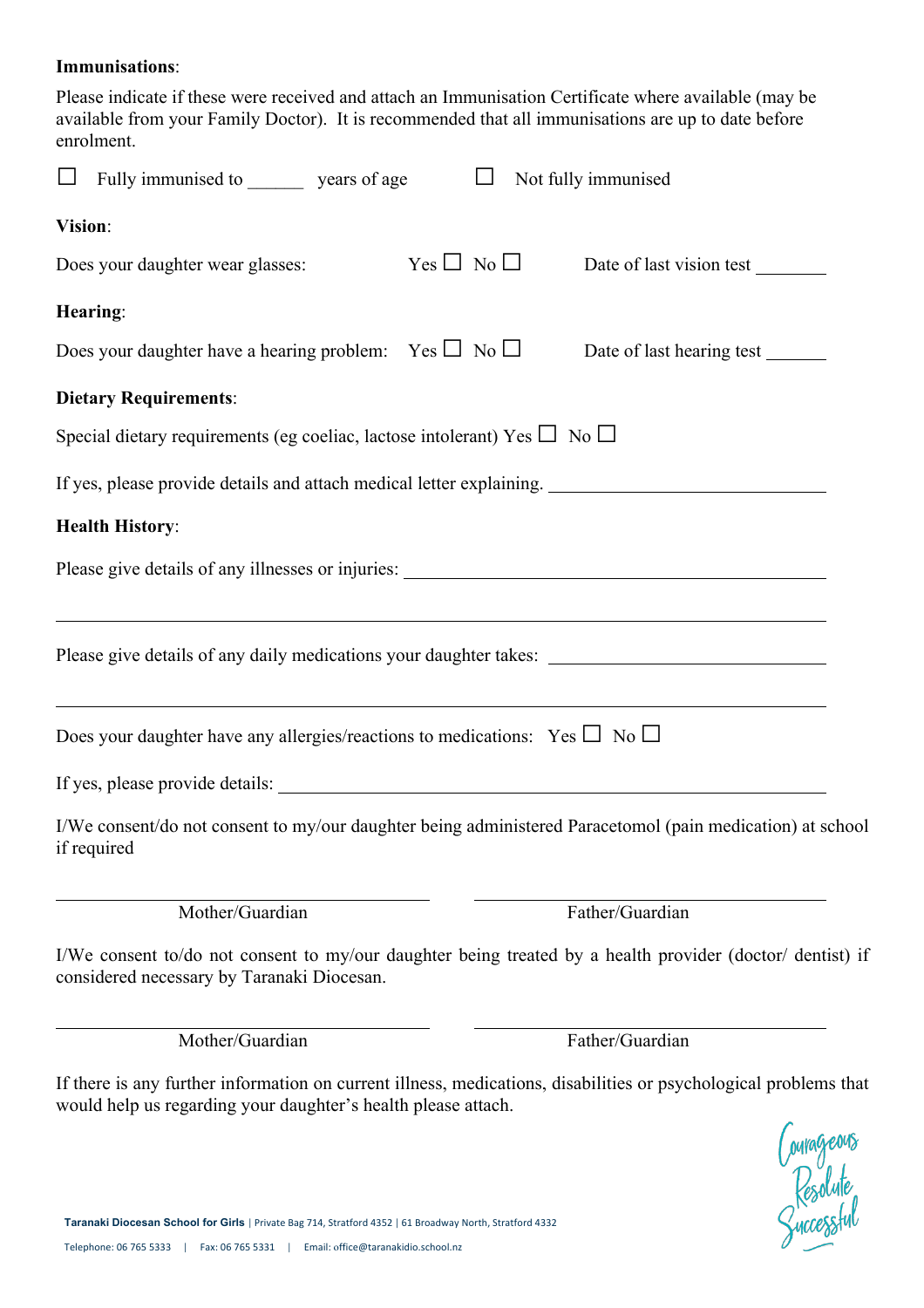I understand that health information is required by Taranaki Diocesan for purposes relating to the safety and wellbeing of the student named above, and that the school may communicate this information to others when necessary for these purposes.

| Mother/Guardian                                                                                                                                                                             | Father/Guardian                                                                   |
|---------------------------------------------------------------------------------------------------------------------------------------------------------------------------------------------|-----------------------------------------------------------------------------------|
| <b>Education Information:</b>                                                                                                                                                               |                                                                                   |
|                                                                                                                                                                                             |                                                                                   |
|                                                                                                                                                                                             |                                                                                   |
| My/our daughter has shown particular interest or skills in the following learning areas:                                                                                                    |                                                                                   |
| Where these skills or interests have been the subject of formal recognition, please give details:                                                                                           |                                                                                   |
| Has your daughter been asked/required to leave a previous school for disciplinary reasons?                                                                                                  |                                                                                   |
| Yes $\Box$ No $\Box$ If the answer is YES, please provide details on a separate sheet.                                                                                                      |                                                                                   |
| <b>Co-curricular Information</b>                                                                                                                                                            |                                                                                   |
|                                                                                                                                                                                             | What cultural interests does she have? (eg Music, Drama) ________________________ |
| What other activities is she interested in?                                                                                                                                                 |                                                                                   |
| Arts Activities:                                                                                                                                                                            |                                                                                   |
|                                                                                                                                                                                             |                                                                                   |
|                                                                                                                                                                                             |                                                                                   |
|                                                                                                                                                                                             |                                                                                   |
| Where these skills or interests have been the subject of formal recognition, please give details:                                                                                           |                                                                                   |
| Which winter team sport will your daughter play?                                                                                                                                            |                                                                                   |
| Football<br>Netball                                                                                                                                                                         | Hockey $\Box$<br>Basketball<br>Courageous<br>Resolute<br>Successful               |
| Taranaki Diocesan School for Girls   Private Bag 714, Stratford 4352   61 Broadway North, Stratford 4332<br>Telephone: 06 765 5333   Fax: 06 765 5331   Email: office@taranakidio.school.nz |                                                                                   |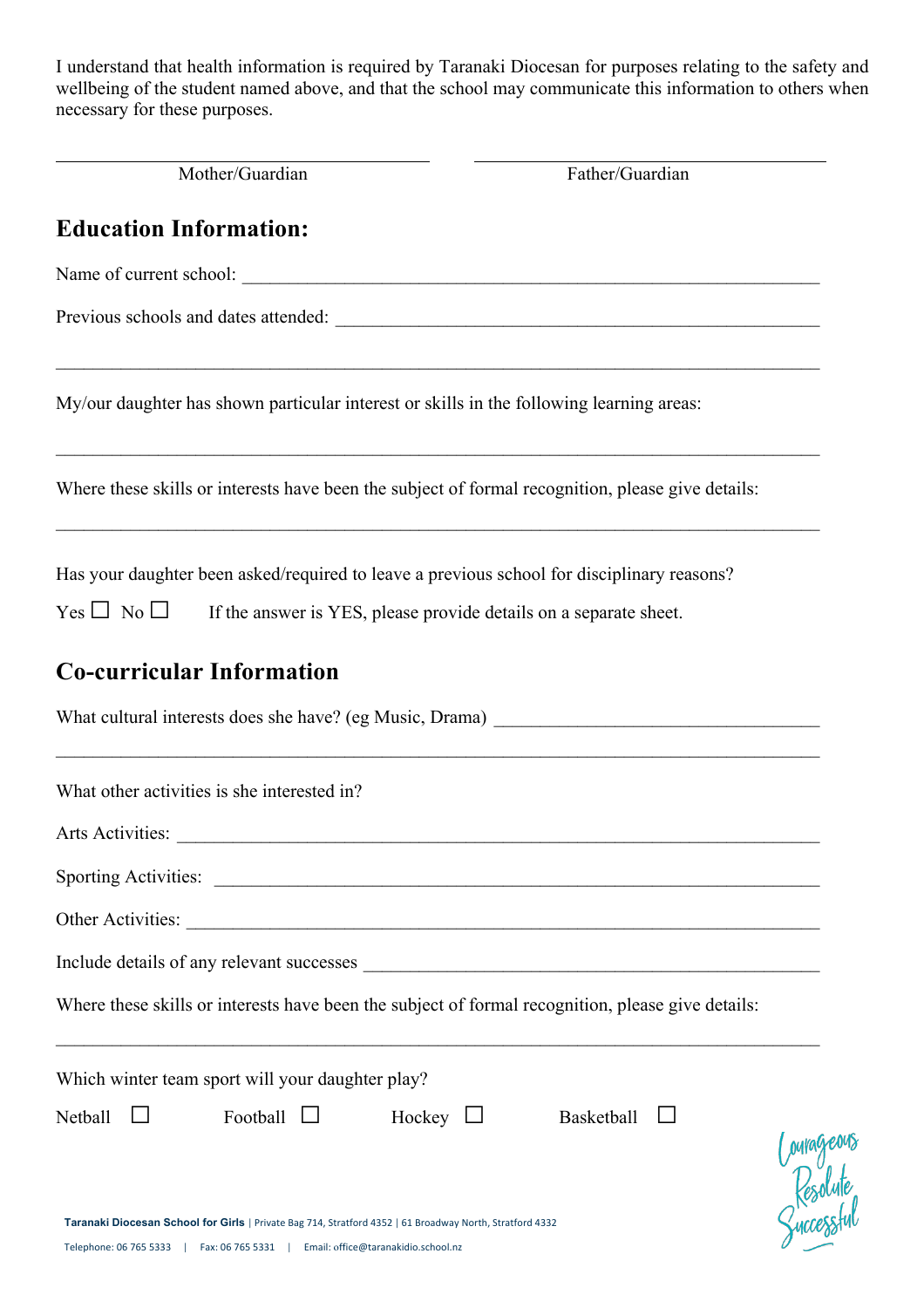# **Special Character Statement**

I/we understand that the Special Character of Taranaki Diocesan School for Girls is expressed by:

- (a) Adherence to Christian principles based upon the Anglican Church through regular Chapel services as part of the school curriculum and attendance at an annual Sunday service at
	- 1. Taranaki Cathedral,
	- 2. Stratford Holy Trinity Parish, and
	- 3. Taranaki Diocesan School for Girls Chapel of St Mary (Founders Day service on a Sunday close to 28 October)

(b) A programme of educational, recreational, social, cultural and religious aspects in which all students participate and which require staff ratios higher than in schools without special character requirements.

I/We understand that my/our acceptance of the Special Character of the School is an essential element of the School's integrated status and a condition of eligibility for enrolment.

By signing this form, I/we accept the Special Character of Taranaki Diocesan.

*That \_\_\_\_\_\_\_\_\_\_\_\_\_\_\_\_\_\_\_\_\_\_\_ has permission to take part in religious observances and instruction (Section 32 of the Private Schools' Conditional Integration Act).*

Mother/Guardian Father/Guardian

l

l

## **Publication of Student Images and Work**

I/We agree to the publication of images of the student and work of the student including on the Internet, in strict compliance with the school's policy.

Mother/Guardian Father/Guardian

### **Privacy Act Disclosure Consent**

#### **(Student under 16 years of age)**

I/we (being the parents/guardians of a person under the age of 16 years for whom we have applied for enrolment at Taranaki Diocesan School for Girls) agree to the retention and use (including disclosure) by the Board of Trustees, the Proprietors and the Principal of the information in her enrolment application or its supporting documents for any purpose related to the education or well-being of our daughter at Taranaki Diocesan and to the Principal seeking and being provided with such additional information concerning our daughter's educational, personal or medical history as the Principal deems necessary for the purpose of considering this application and if accepted for the purpose of advancing the education or well being of our daughter while a student.

Mother/Guardian Father/Guardian

Courageous<br>Resolute<br>*Quressful* 

**Taranaki Diocesan School for Girls | Private Bag 714, Stratford 4352 | 61 Broadway North, Stratford 4332** Telephone: 06 765 5333 | Fax: 06 765 5331 | Email: office@taranakidio.school.nz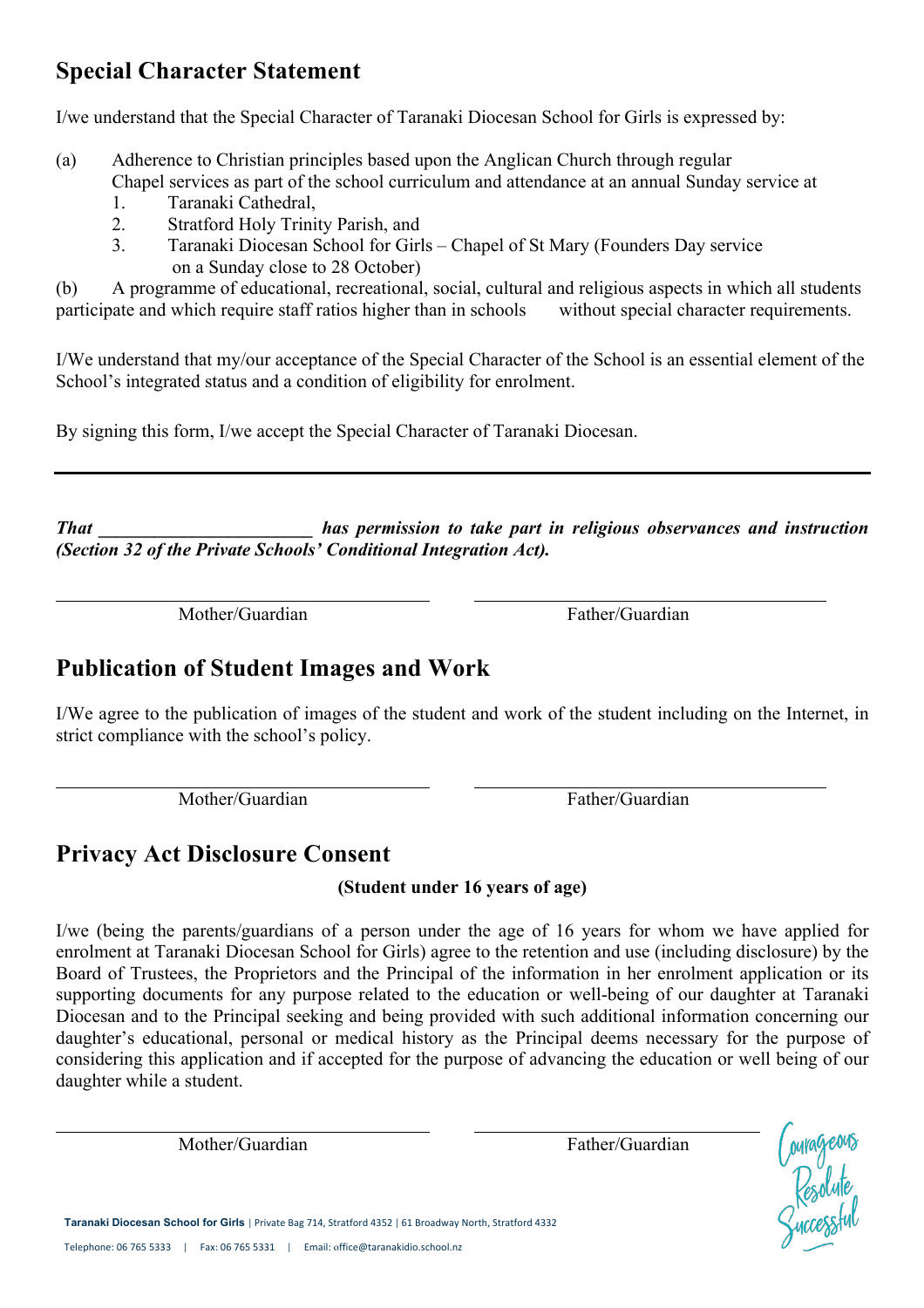#### **(Student 16 years of age and over)**

I being a person over the age of 16 years who has applied for enrolment at Taranaki Diocesan School for Girls agree to the retention and use (including disclosure) by the Board of Trustees, the Proprietors and the Principal of the information in my enrolment application or its supporting documents for any purpose related to the education or well-being of myself at Taranaki Diocesan and to the Principal seeking and being provided with such additional information concerning my educational, personal or medical history as the Principal deems necessary for the purpose of considering this application and if accepted for the purpose of advancing the education or well being of myself while a student.

**Student** *(Student signs here if over 16 years of age)* 

### **Conditions of Enrolment**

 $\mathcal{L}_\text{max}$  , where  $\mathcal{L}_\text{max}$  and  $\mathcal{L}_\text{max}$  and  $\mathcal{L}_\text{max}$ 

I/We agree that my/our daughter will follow the behavioural, academic and dress expectations of Taranaki Diocesan School for Girls.

I/We acknowledge we are providing personal information to Taranaki Diocesan School for Girls and in particular names, addresses and contact details and authorise Taranaki Diocesan to enter these details into the Taranaki Diocesan directory and on school and alumni databases. We acknowledge that the information being provided is for the purposes of assisting parents, caregivers, students and teachers to communicate with and within the school community for schooling purposes and we acknowledged that the property in the information provided by us is the property of Taranaki Diocesan, and it is not to be used for any other purpose.

I/We acknowledge that the information is provided also on the basis and understanding that we can request correction of the information provided by us at any time.

I/We understand and accept the refund policy of international student fees as stated below.

*'Early termination: where a student leaves school prior to the end of term two a refund of 50% of the Hostel and Tuition fees will be made less the cost of the recruiting agents commission. If a student leaves after the conclusion of term two no refund of these fees will be given.'*

\_\_\_\_\_

\_\_\_\_\_

Signed jointly and severally:

Mother/Guardian Date

Father/Guardian Date

(Both parents who are applying for the enrolment of the student must sign this form.)

**Taranaki Diocesan School for Girls | Private Bag 714, Stratford 4352 | 61 Broadway North, Stratford 4332** Telephone: 06 765 5333 | Fax: 06 765 5331 | Email: office@taranakidio.school.nz

Courageous<br>Resolute<br>*Queessful*